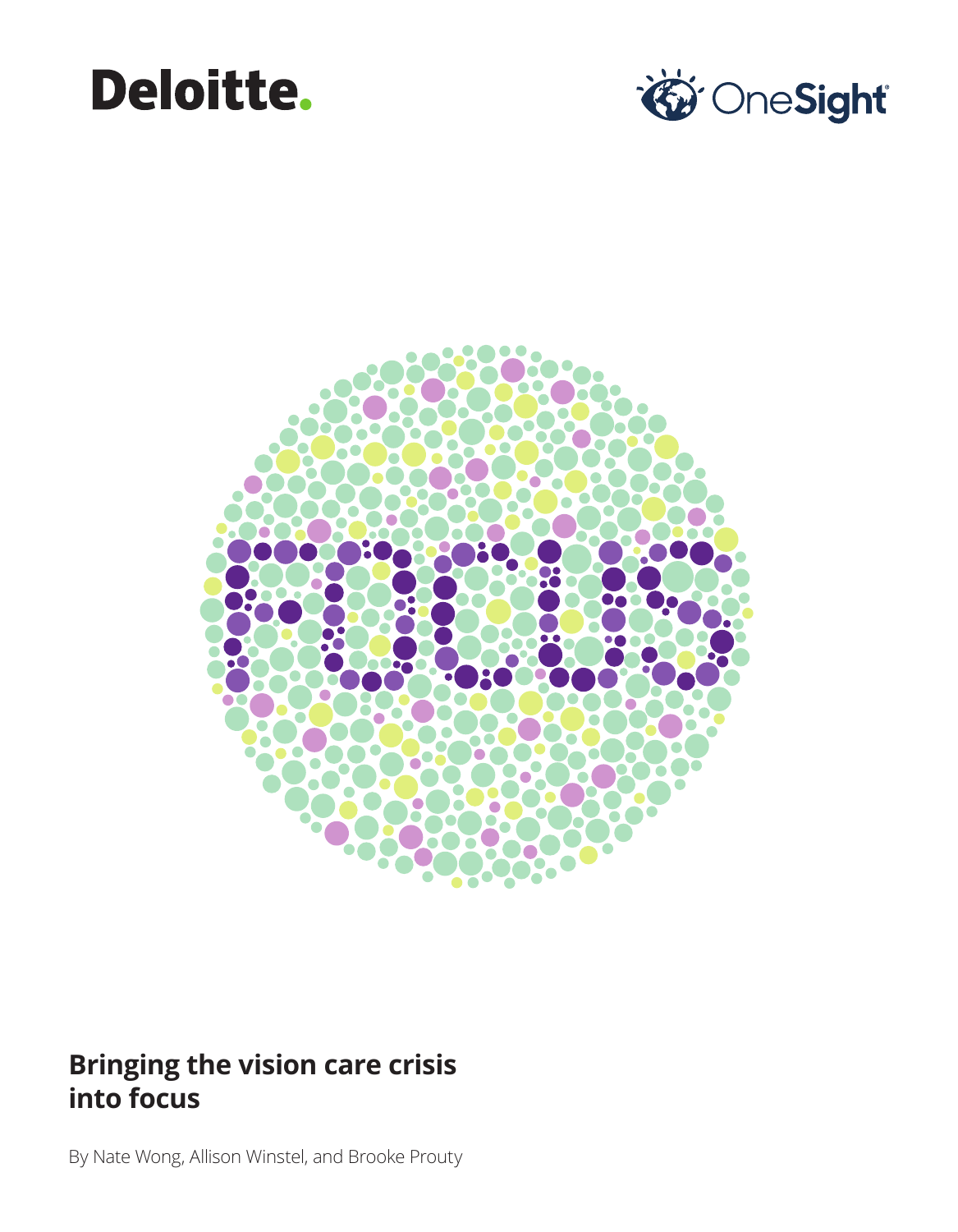# Deloitte.

### **Bringing the vision care crisis into focus**

By Nate Wong, Allison Winstel, and Brooke Prouty

#### **The vision crisis**

The tape measure looks like a yellow blur. Ebrima tries to focus in on his mark and can't seem to find it. His grant from the government to obtain the tools that he needs is based on one thing: selling a quality product in a timely manner. His business is booming. Fuelefficient cook stoves are becoming more and more popular in The Gambia, a country just south of the Sahara desert where wood to build fires is limited, and the struggle to put three meals on the table everyday isn't only about money.

However, with his failing sight, his once highquality stoves are taking longer to make and sales are dwindling. His clientele is no longer recommending his business, he can no longer pay all of his employees, and he fears his business could fail. Unfortunately, this is a common experience for many like Ebrima, around the world.

Whether it's struggling to read notes on the classroom board that stunts educational and career opportunities or negotiating for subpar goods in the market because of inhibited quality judgment, many people struggle with vision problems that affect their very well-being—every day.

#### **The charge: Sizing the global vision crisis**

Before Deloitte began investigating this global vision impairment, understanding the scope of the crisis was far from a clear path. Existing efforts to understand how many people were affected by this global vision crisis ranged from 285 million to 2.4 billion depending on the source—a difference of 84 in magnitude.

At a time when addressing the world's largest crises is more relevant than ever, Deloitte, together with OneSight, an independent nonprofit providing access to quality vision care and glasses to underserved communities worldwide, decided it was necessary to bring this issue into clearer focus (pun intended). A more accurate picture of the crisis will help align the private, public, and social sectors around a common understanding of the pervasive problem affecting the 1.1 billion people who need, but lack access to, a simple remedy to this crisis—glasses.

Vision impairment is not a new issue facing the world, but is an intractable problem that has many ripple effects affecting health, human dignity, education, and livelihoods. Last September, the United Nations (UN) launched the Sustainable Development Goals (SDGs) setting ambitious objectives and opening pathways for collaboration to undertake some of the world's largest problems. World leaders created a new global agenda, committed to paving the way for a sustainable future world by tackling international issues including poverty, health, injustice, and climate change by 2030.1 The seventeen SDGs will influence UN and member nation's policy and funding decisions over the next 15 years.

As used in this document, "Deloitte" means Deloitte Consulting LLP, a subsidiary of Deloitte LLP. Please see www.deloitte.com/us/about for a detailed description of the legal structure of Deloitte LLP and its subsidiaries. Certain services may not be available to attest clients under the rules and regulations of public accounting.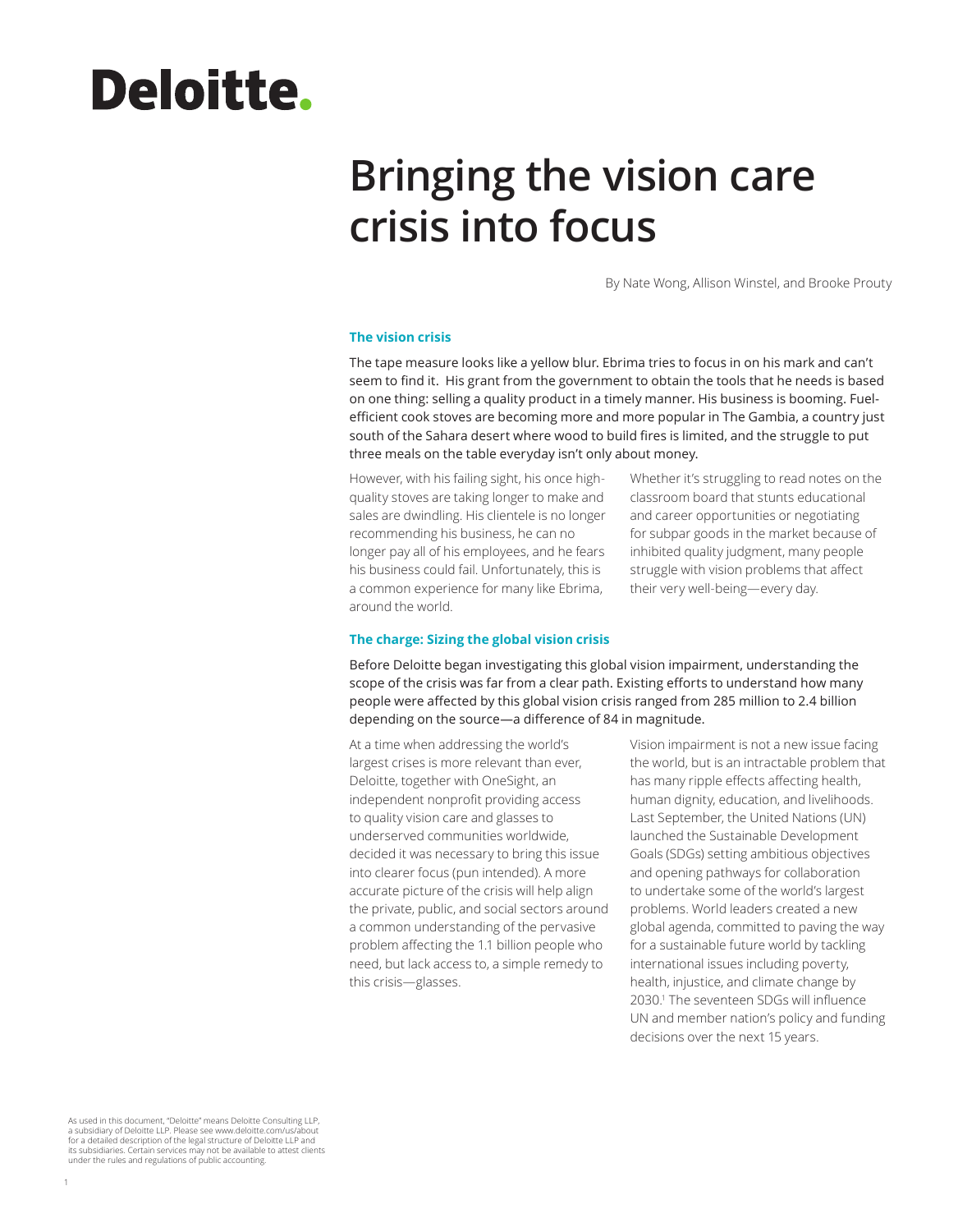Sustainable Development Goal 3 turns a spotlight on addressing global public health crises, calling for the promotion of health and well-being for people of all ages.<sup>2</sup> Addressing global vision impairment is one step toward individuals living healthy lives and ultimately improves educational and workplace success and the economic sustainability of communities.<sup>3,4</sup>

With the UN's SDGs and the World Health Organization's (WHO) 2013 report, *Universal Eye Health: A global action plan* calling for cross-sector collaboration to solve these global issues, OneSight collaborated with Deloitte to lend its skills to the effort, namely to understand the extent of the problem and what regions were most adversely affected in order to adequately mobilize and prioritize efforts.

#### **The Goldilocks problem**

The first step was to understand the scale of this problem; however, there did not seem to be consensus. From the WHO to the University of Oxford, researchers attempted to size the problem, attaching magnitudes ranging from 285 million to 2.4 billion to the crisis. We found that three main discrepancies—differing vision impairment definitions and criteria, existing dataset gaps, and disparate methodologies—are driving the lack of consensus among the international community. A more tapered approach is needed to right-size the crisis.

Review of five prominent studies on the global vision crisis reveals that the estimates are based on inconsistent population criteria, as seen in figure 1. Geographical boundaries range from the entire global population to only developing countries, and there was no consistency in including or omitting already corrected vision impairment cases. Without consistent definitions, we found it difficult to compare the estimates.

#### **Figure 1:** Prior "Global Need for Glasses" studies

|                                    |                                                                                | <b>World Health</b>                  |                                                                          |                                        |
|------------------------------------|--------------------------------------------------------------------------------|--------------------------------------|--------------------------------------------------------------------------|----------------------------------------|
|                                    | <b>Vision Spring</b>                                                           | Organization                         | <b>University of Oxford</b>                                              | <b>AMD</b>                             |
| Type of measurement                | Global, untreated vision<br>impairment that could be<br>corrected with glasses | Global rates of vision<br>impairment | Global rates of refractive<br>errors (both corrected and<br>uncorrected) | Global, untreated vision<br>impairment |
| Year of study                      | 2014                                                                           | 2010                                 | 2008                                                                     | 2008                                   |
| Number of people<br>(lower bounds) | 703 Million                                                                    | 285 Million                          | 2.2 Billion                                                              | 2.4 Billion                            |

#### **Sources:**

*Global Data on Visual Impairments 2010*, World Health Organization, 2012. http://www.who.int/blindness/GLOBALDATAFINALforweb.pdf "Why Eyeglasses?" Vision Spring, 2013, http://visionspring.org/why-eyeglasses/

JD Silver, DN Crosby, MG Douali, GE MacKenzie, MD Plimmer, "The Global Need for Refractive Correction," The Centre for Vision in the Developing World, University of Oxford, http://www.vdwoxford.org/resources/IAPB\_08\_Poster.pdf

*The Global Economic Cost of Visual Impairment,* Access Economics for AMD Alliance International, 16 March 2010. http://www.icoph.org/dynamic/attachments/resources/ globalcostofvi\_finalreport.pdf

> Even when comparing studies with similarly phrased target measurement populations (i.e., WHO and AMD), further differences exist in defining the visual acuity impairment. Per Figure 2, The University of Oxford and AMD included individuals with less than perfect vision (20/20) while the WHO included the population from 6/18 acuity to legal blindness (see figure 2).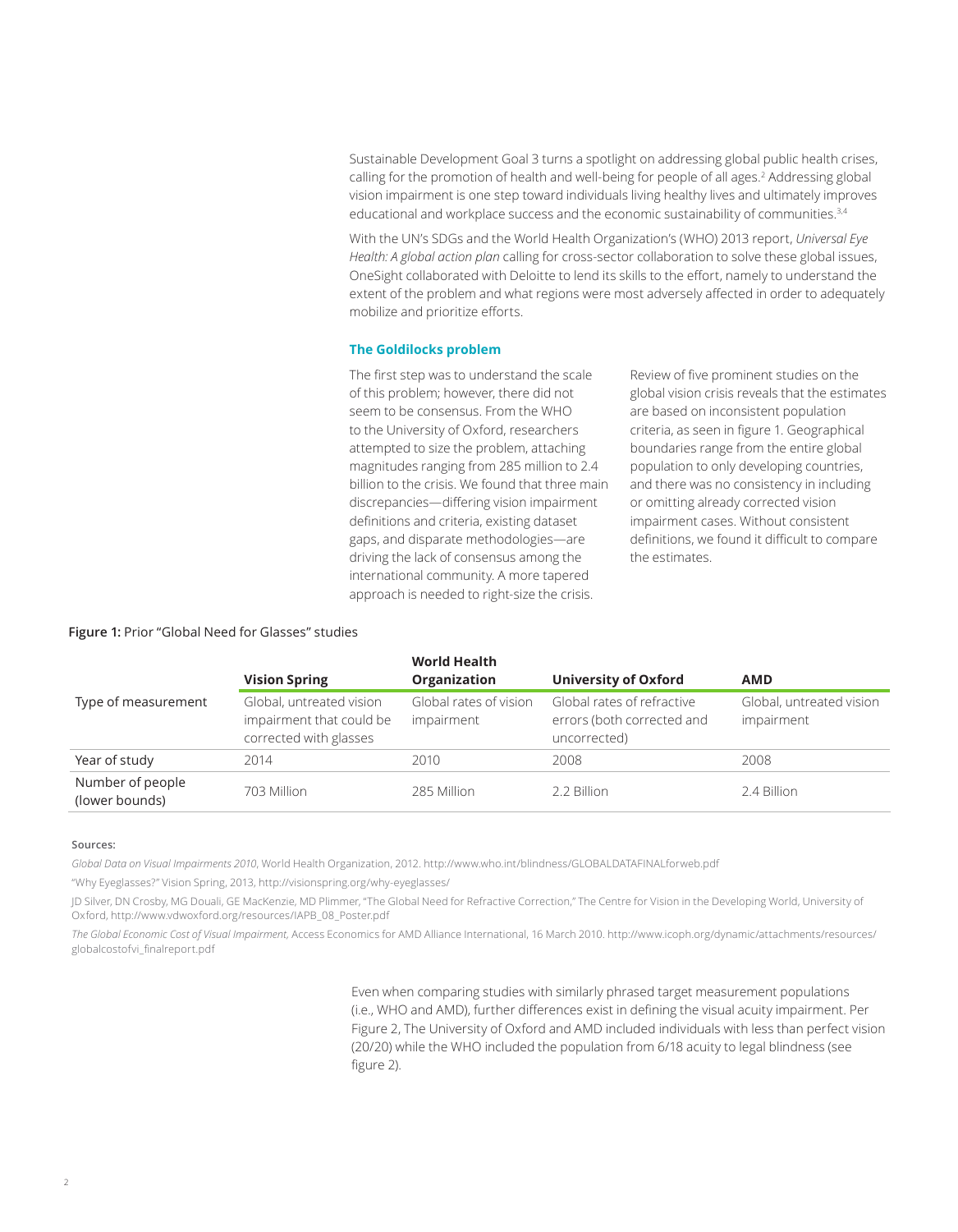#### **Figure 2:** Definitions of visual acuity impairment



JD Silver, DN Crosby, MG Douali, GE MacKenzie, MD Plimmer, "The Global Need for Refractive Correction," The Centre for Vision in the Developing World, University of Oxford, http://www.vdwoxford.org/resources/IAPB\_08\_Poster.pdf,

The Global Economic Cost of Visual Impairment, Access Economics for AMD Alliance International, 16 March 2010. http://www.icoph.org/dynamic/attachments/resources/ globalcostofvi\_finalreport.pdf

> Potential gaps in the dataset emerged as Deloitte looked deeper into existing research. Previous studies focused primarily on the over 50 years of age group and secondarily on the 5–15 years of age group, lacking data on a large portion of the population. Researchers had to extrapolate data across age groups, in some studies resulting in extrapolation of rates of refractive error for over 60 percent of the population. Trends were further generalized over geographies leading to inaccurate assumptions of country specific rates of refractive error.

> Researchers took two differing approaches to sizing the crisis: top-down and bottomup. The top-down approach assumed that human biology was consistent across the globe, and so used data from developed countries to determine refractive error rates and then predict the number of people worldwide with refractive error.

The bottom-up approach conducted onthe-ground studies, and then extrapolated those findings across the globe.

Given the discrepencies and lack of consensus in the international community, we could not validate or agree with existing estimates on the global vision crisis at the time of the literature review. Instead, Deloitte decided to leverage its analytical capabilities and OneSight's strategic counsel to refine the existing methodologies and define a new approach for sizing the global vision crisis. Deloitte and OneSight's methodology refines the existing top-down used by University of Oxford, capturing both the benefits of the existing top-down and bottom-up approaches while trying to minimize drawbacks (see figure 3).

| <b>Figure 3: Comparison of sizing approaches</b>                      |                            |                                         | Top-down                  |
|-----------------------------------------------------------------------|----------------------------|-----------------------------------------|---------------------------|
|                                                                       | <b>Bottoms-up</b><br>(WHO) | Refined top-down<br>(Deloitte/OneSight) | (University<br>of Oxford) |
| <b>Benefits</b>                                                       |                            |                                         |                           |
| Provides granular estimates (captures local need)                     | V                          | v                                       |                           |
| Considers access as well as vision impairment                         |                            |                                         |                           |
| Leverages reliable data sources using robust collection methodologies |                            |                                         |                           |
| Data recency                                                          |                            |                                         |                           |
| <b>Drawbacks</b>                                                      |                            |                                         |                           |
| Statistical limitations of small sample sizes                         | X                          |                                         |                           |
| Gaps in available data (including age groups and geographies)         | X                          | X                                       | x                         |
| Requires reconciliation of individual study assumptions               | X                          |                                         |                           |
| Requires broad-based assumptions about biology                        |                            | X                                       | X                         |

**Sources:** Deloitte and OneSight research.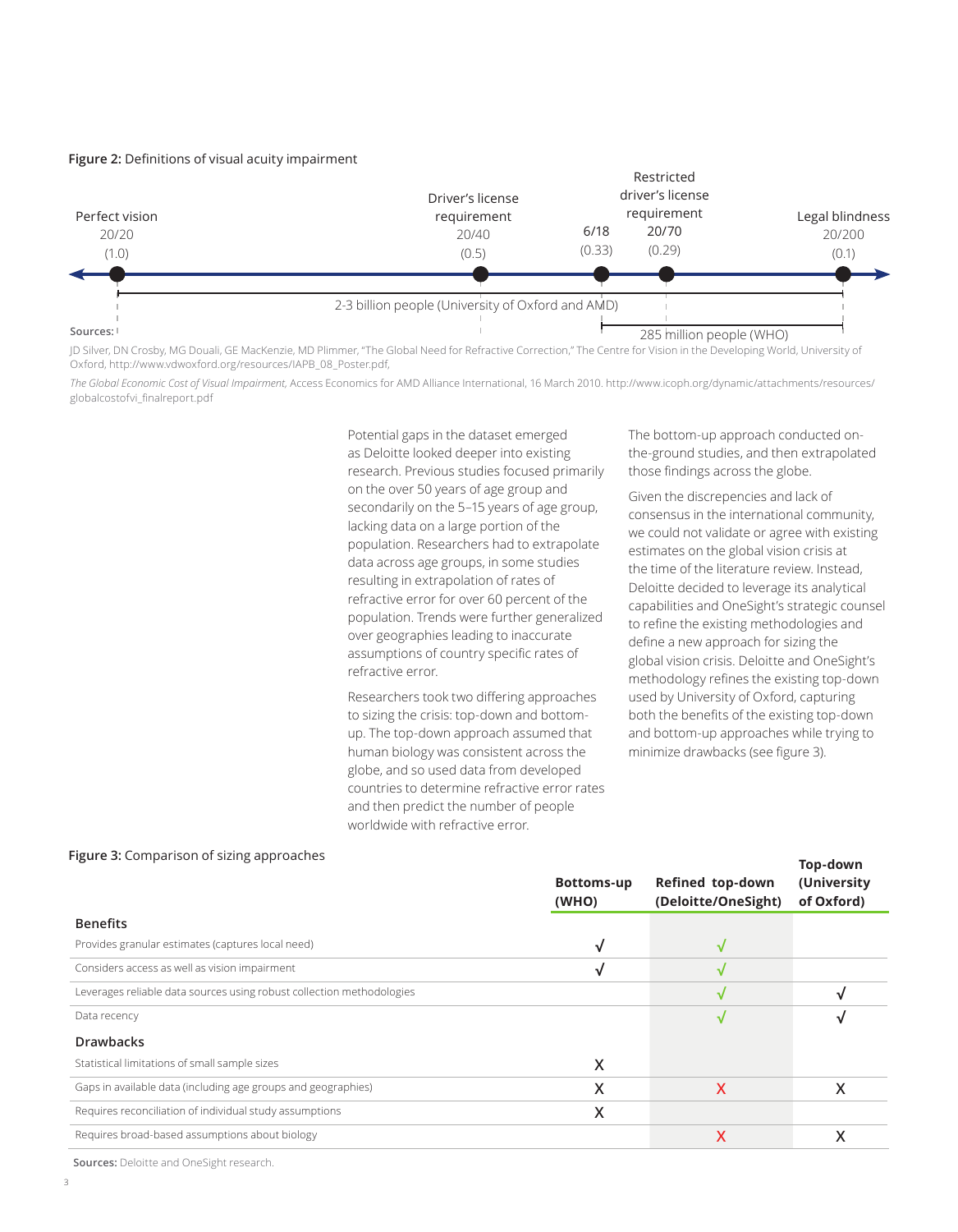#### **Solving the Goldilocks problem**

Deloitte's refined top-down approach layers population estimates, visual impairment parameters, and access proxies to estimate the global need for glasses. The result is a dynamic model able to predict future crisis scale by adapting to country specific population estimates.

#### **Defining the crisis**

Leveraging OneSight's expertise and 28 years of experience in the space, we chose to size the vision crisis as the estimated global need for glasses, determining the scale of easily treatable vision impairment and accounting for both clinical and economic barriers to clear vision. Three refractive errors, myopia (i.e., nearsightedness), hyperopia (i.e., farsightedness), and presbyopia, a condition that occurs with age, can, in most cases, be easily treated with prescription eyewear. Nonetheless, in many developing areas, lack of healthcare infrastructure, transportation and eyewear costs, and cultural barriers prevent individuals from accessing treatment. Individuals with myopia of less than -1D (i.e., less than the driver's license requirement of 20/40 vision), hyperopia of greater than 3D, and all individuals with presbyopia were considered clinically significant for this model.

#### **Figure 4:** Refined top-down approach

#### **The approach**

Deloitte began with UN estimates of the global population, and, as seen in figure 4, narrowed in on the measurement, layering on additional clinical, demographic, and economic parameters. Within each layer, the assumptions detailed below were made to account for dataset gaps and define vital criteria including eyewear access.

To better prepare stakeholders to address the crisis in the short- and long-term, we leveraged the model's dynamic capabilities to predict changes in scale by country between 2015 and 2020. Armed with a view of how economic factors will affect the prevalence in different geographic regions, public, private, and nonprofit organizations can better triage the solution, prioritizing those countries who will see the biggest impact from better eye health infrastructure.



**Source:** Deloitte research.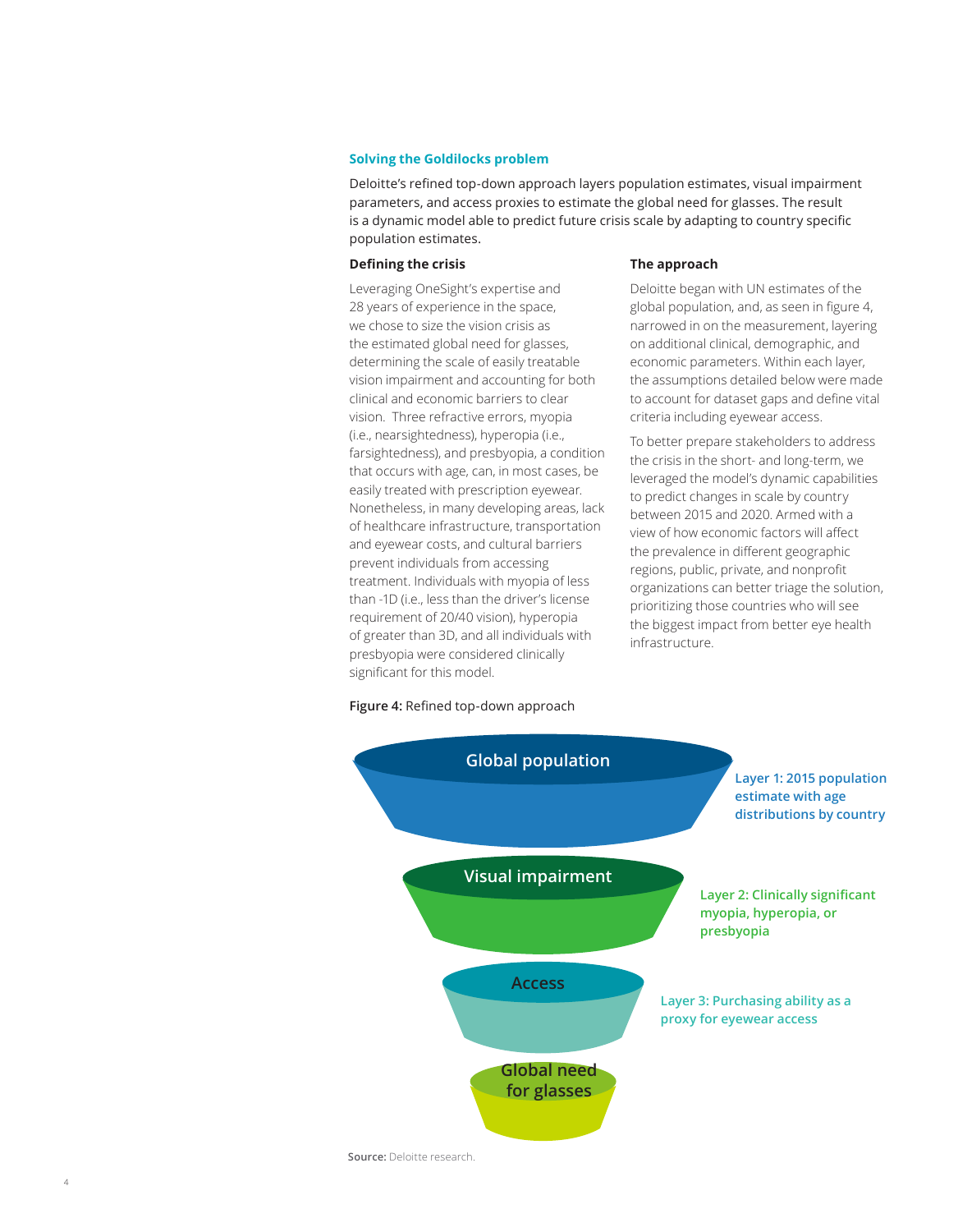#### **Layer 1: Dynamic global population by age group**

Assumption 1: Global population growth rates are compounded but constant from 2015- 2020.

Beginning with the UN's 2015 global population estimate, we applied the United States Census Bureau's data on 2015 age distributions by country. Breaking down the population by age groups on a country-by-country basis allows for more accurate application of clinical parameters. Moreover, it enhances the model's capability to predict the future crisis size given the UN's country-specific population growth predictions.

#### **Layer 2: Expected rates of refractive error by age group and country**

Assumption 2: Limited estimates of presbyopia are available between the ages of 35-49 so 25 percent was chosen as a proxy. All adults 50 years of age and older were assumed to have presbyopia.

Assumption 3: The prevalence of myopia and hyperopia is equivalent across all countries and age groups. Deloitte used a 34 percent weighted average based on UN population estimates for 2015.

Next, we applied expected rates of refractive error across each age group and country. Figures 5 and 6 detail the rates utilized for the purposes of this model. Due to a lack of granular country data on the prevalence of myopia and hyperopia, we used a weighted average based on UN population estimates for the US, Australia, India, and China and existing data for those countries in order to get the best estimate.

#### **Figure 5:** Prevalence of presbyopia by age group

|                             | Age (years) |       |       |           |
|-----------------------------|-------------|-------|-------|-----------|
|                             | $0 - 14$    | 15-34 | 35-49 | 50+       |
| Prevalence of<br>presbyopia | 0%          | 0%    | 25%   | $100\%$ ^ |

**Source:**

"From Unseen to Seen: Tackling the Global Burden of Uncorrected Refractive Errors," Annual Review of Biomedical Engineering, 2014.

#### **Figure 6:** Prevalence of myopia and hyperopia

|                                     | Country              |           |       |       |
|-------------------------------------|----------------------|-----------|-------|-------|
|                                     | <b>United States</b> | Australia | India | China |
| Prevalence of myopia (<-1D)         | 25%                  | 16%       | 33%   | 17%   |
| Prevalence of hyperopia (>3D)       | 10%                  | 6%        | 16%   | 2%    |
| Total                               | 35%                  | 24%       | 49%   | 19%   |
| Total weighted average <sup>6</sup> | 34%                  |           |       |       |

#### **Source:**

"From Unseen to Seen: Tackling the Global Burden of Uncorrected Refractive Errors," Annual Review of Biomedical Engineering, 2014. Weighted using UN Population Estimates for 2015.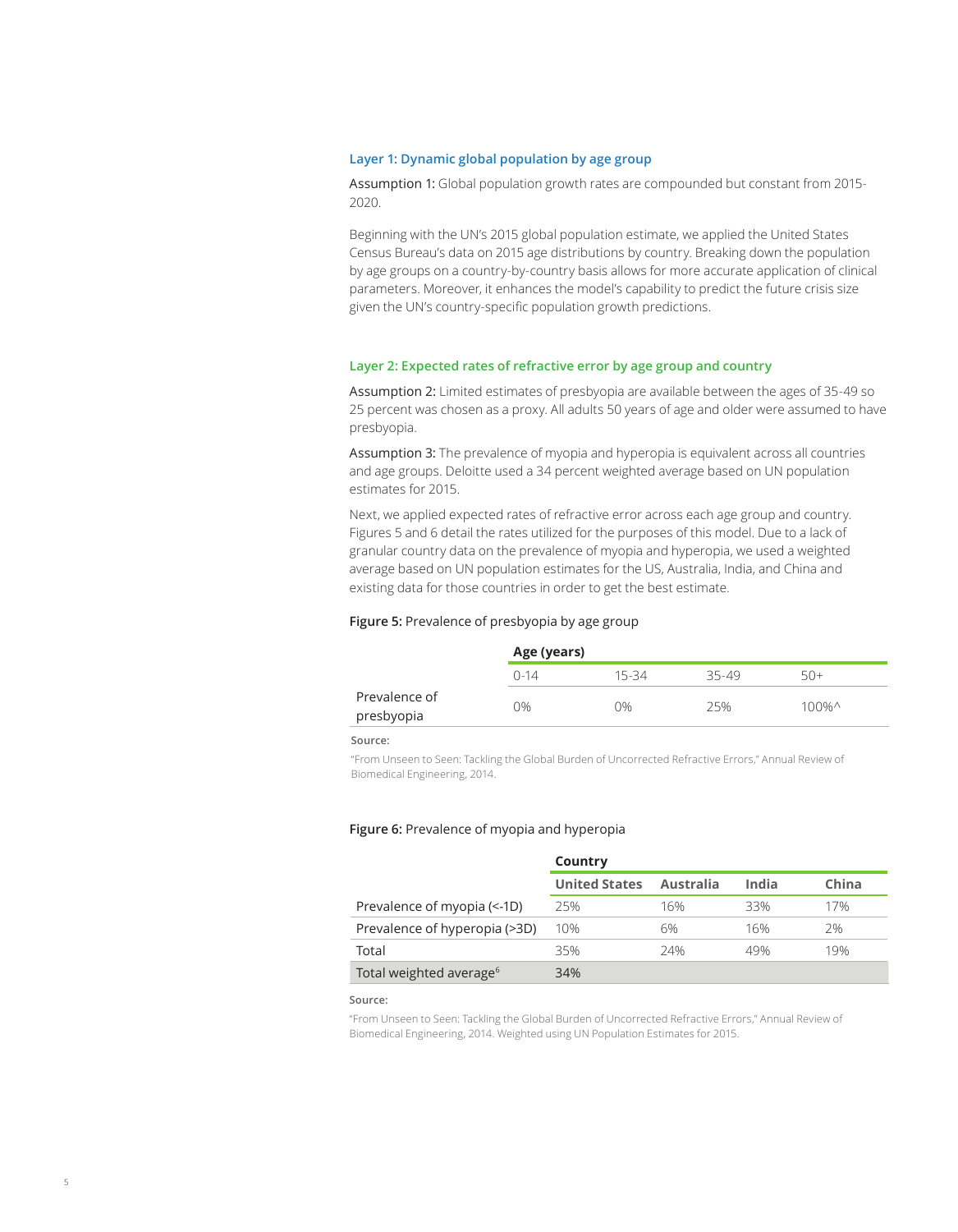#### **Layer 3: Purchasing ability as a proxy for eyewear access**

Assumption 4: All people living on less than \$2 per day or below the National Poverty Line lack access to affordable vision correction (i.e., glasses). This was mainly applied using World Bank Databank poverty headcounts focused on the developing world.

Assumption 5: The poverty rates were projected to 2015 and 2020 using the average annual percentage change in the poverty rate by country over the period from 2001-2014.

Lastly, introducing economic criteria represents the central crisis issue: the barriers preventing access to glasses. We applied the higher percentage of either the World Bank Databank poverty headcounts for people living on less than \$2 per day or people below the National Poverty Line.5

#### **Findings**

With all criteria applied, the model reveals that 2.5 billion people in the world need glasses due to a refractive error. Of those with clinical need, 1.1 billion, or one in seven people, lack access to glasses.

No age group is untouched by the crisis (see figure 7). From school age children to working adults to the elderly, vision impairment impedes these individuals from clearly focusing on daily activities. There are over 1.2 billion untreated cases of myopia/hyperopia (750 million) and presbyopia (463 million) worldwide, with some individuals accounting for cases of each.<sup>6</sup>

#### **Figure 7:** Prevalence of myopia and hyperopia

| Age group      | Number of<br>individuals<br>needing glasses |
|----------------|---------------------------------------------|
| Ages 0-14      | 239M                                        |
| Ages 15-34     | 256M                                        |
| Ages 35-49     | 232M                                        |
| Ages $\ge$ =50 | 363M                                        |
| Total          | 1.089B                                      |

Taking the model a step further than sizing the crisis in its entirety, we could identify countries with the greatest need (see figure 4). With a closer look, we found the crisis to be most acute in Sub-Saharan Africa and Southeast Asia, where up to 44% of the population in certain areas has untreated vision impairment.

#### **Source:**

"From Unseen to Seen: Tackling the Global Burden of Uncorrected Refractive Errors," Annual Review of Biomedical Engineering, 2014.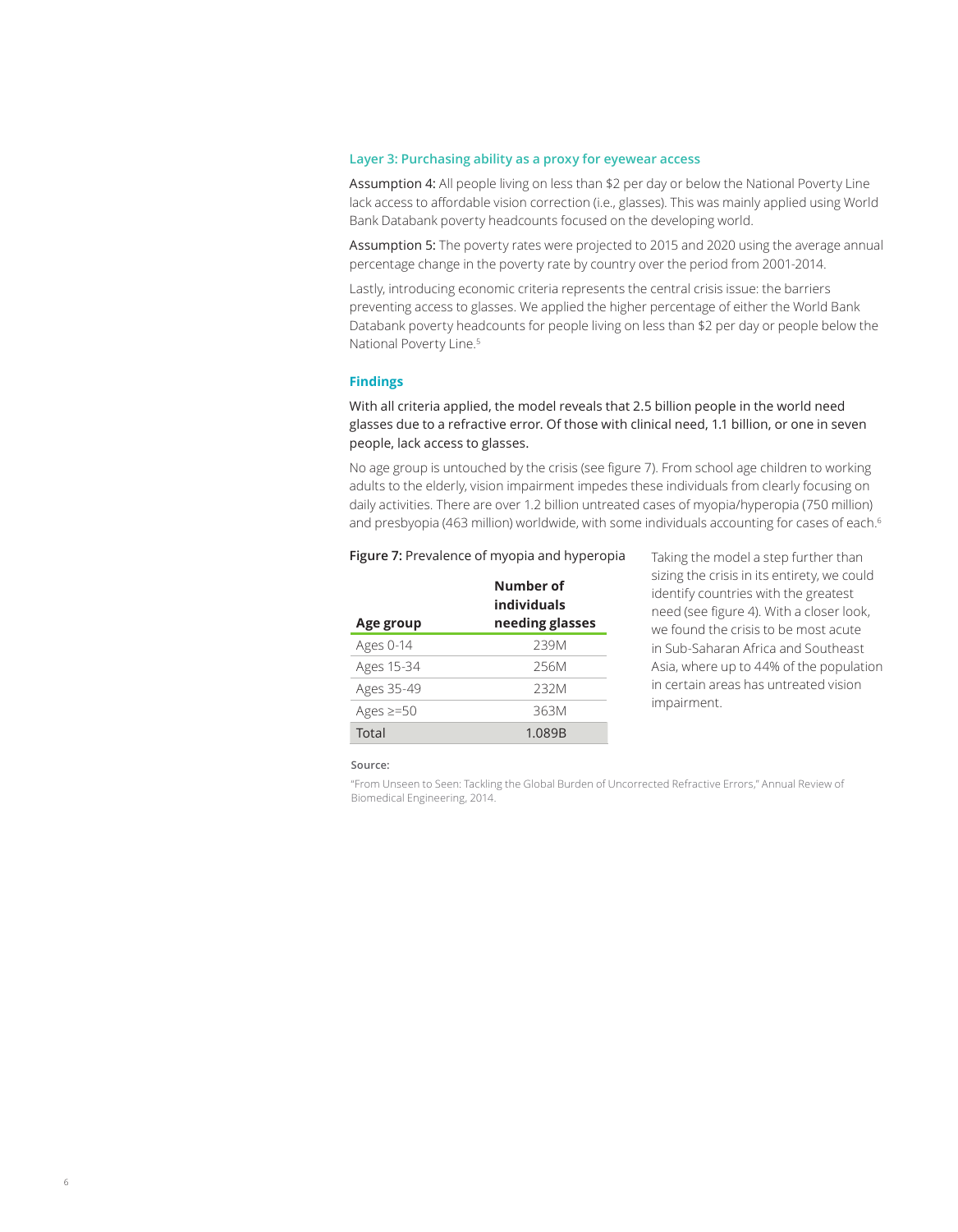**Figure 8:** 2015 Geography of the need for glasses (percentage of the population)



**Source:** Deloitte research.

Of all countries, Madagascar, Liberia, and Democratic Republic of the Congo have Bernderdie Republie of the eorigo nave<br>the most acute needs, with 44 percent, 42 percent, and 41 percent of their populations, respectively, lacking needed glasses. By total individuals, India, China, and Nigeria have the greatest need. Combined, they comprise nearly half a billion people.

Looking forward then, what can we expect? Economic factors causing declines in poverty rates will decrease the crisis size slightly to 1.07 billion by 2020. But without a global solution, one in seven will still struggle to see. The Middle East and North Africa will join Sub-Saharan Africa for the greatest acute need, while India, China, and East Asia will see decreases in total percentage lacking access (see figure 8). India, China, and Nigeria will continue to represent the largest total number of individuals, but Timor-Leste may pass Madagascar for the greatest acute need.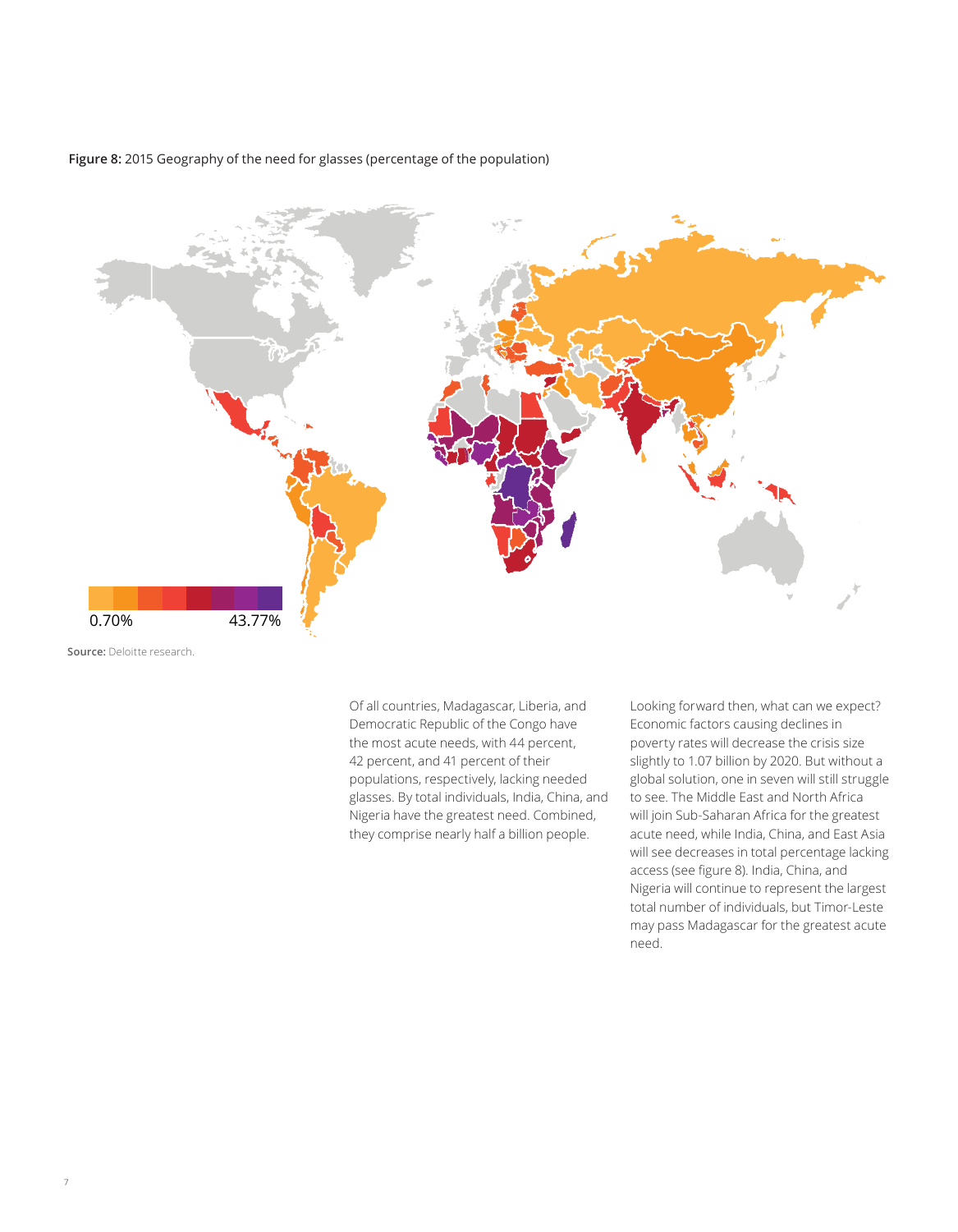

**Figure 9:** Regional changes in vision crisis 2015-2020\*

\*Circle sizes are proportional to the total number of people who need but do have access to glasses.

**Source:** Deloitte research.

#### **Reaching a clearer 2030**

With a clear picture of the global vision crisis, what steps are next? As the UN emphasized with its seventeenth Sustainable Development Goal, it is time to "revitalize the global partnership" to solve our world's largest issues.

Deloitte's Social Impact Practice emphasizes the power of aligned action among private, public, and social sector players creating a "solution economy" where collaboration is more powerful than any individual organization's actions.7 As the WHO addresses its global action plan's three objectives—gathering evidence for advocacy, influencing policy, and fostering collaboration—nonprofit organizations like OneSight can leverage philanthropic and private sector support, to align their on-the-ground strategies with other actions occurring in the collaborative network.

Deloitte's model gives government, businesses, and philanthropic actors a prioritization for addressing the global need for glasses in the countries with the largest and most acute needs now, over the next five years, and forward as the international community partners to tackle the UN's Sustainable Development Goals. Equipped with this dynamic model, key stakeholders can plan and pivot, always backed by the data needed to bring the world into clearer focus.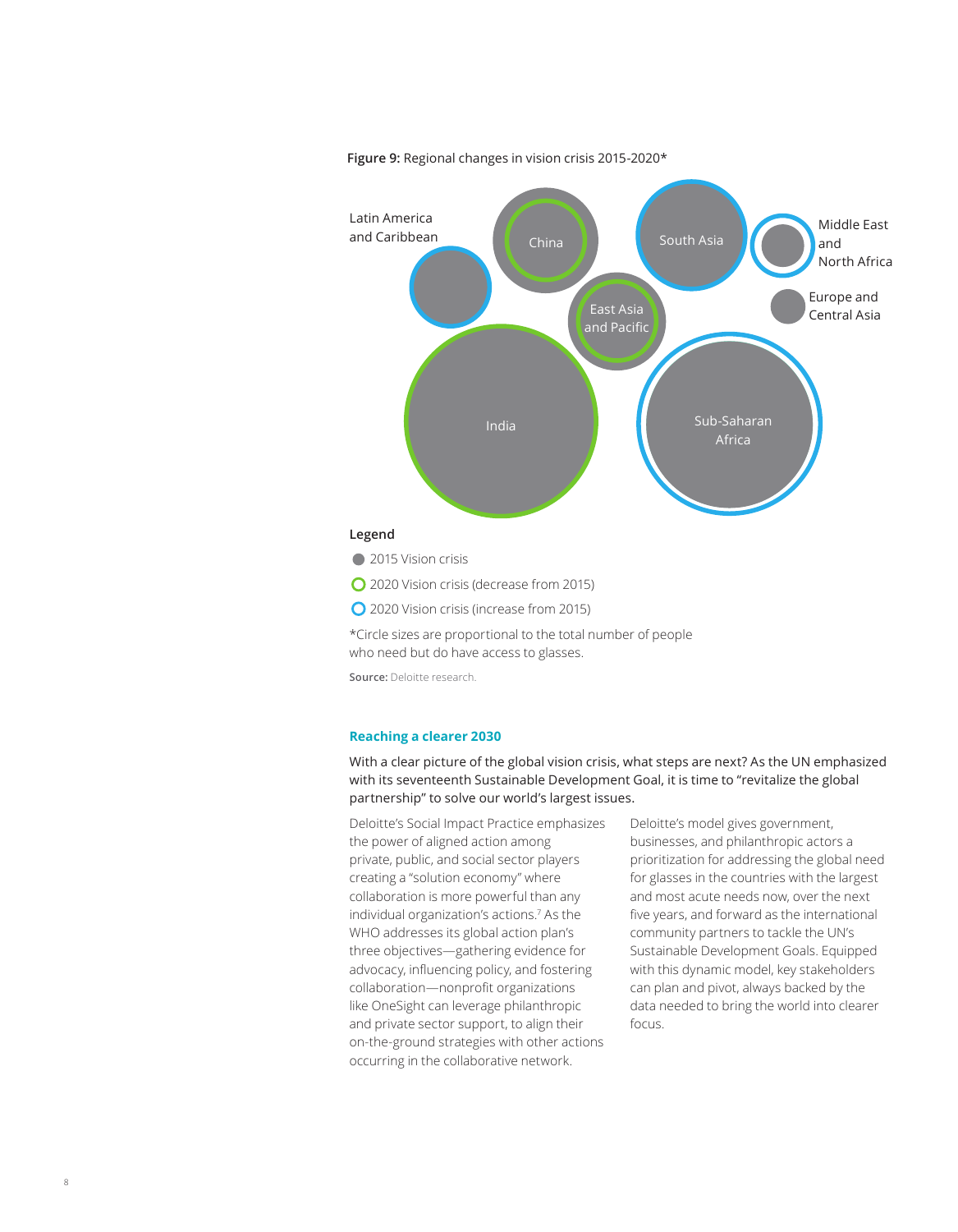#### **Acknowledgements**

The authors would like to thank Richard Gradone, Madison Gilbert, and others of Deloitte Consulting LLP for their contributions to this study. Special thanks go to Mony Iyer and others of OneSight for their thought leadership throughout the study and additional help in reviewing the draft paper.

#### **Authors**

**Nate Wong** Manager Deloitte Consulting LLP natewong@deloitte.com

Nate is a manager with Deloitte's Social Impact Practice. Nate has 10 years of social sector consulting experience, including work in over 10 countries with marketplace leaders in the public, private, and non-profit sectors, focused on strategy, organization, and operations. Nate specializes in social entrepreneurship, social finance, and corporate social impact strategy. He has numerous publications in sources such as Fortune and DU Press. He has an MBA from the Yale School of Management and a BS in Systems Engineering with High Honors from the University of Virginia.

**Allison Winstel** Analyst Deloitte Consulting LLP awinstel@deloitte.com

Allison is a business analyst at Deloitte Consulting. At Deloitte, Allison has worked with large health care and financial services organizations on growth strategy and post-M&A integration. Prior to Deloitte, Allison was a nonprofit management major at Indiana University where she held executive leadership in a large student-run philanthropy and sat on the university president's student board, researching and recommending action on key campus topics.

#### **Brooke Prouty**

Brooke was a former consultant with Deloitte Consulting. At Deloitte, Brooke collaborated with clients ranging from Public Sector to Medical Device Manufacturers on business plan development, market entry strategy and operating model optimization. Brooke is currently pursuing her MBA at Stanford's Graduate School of Business and earned a BA in International Studies and Environmental Science from Miami University.